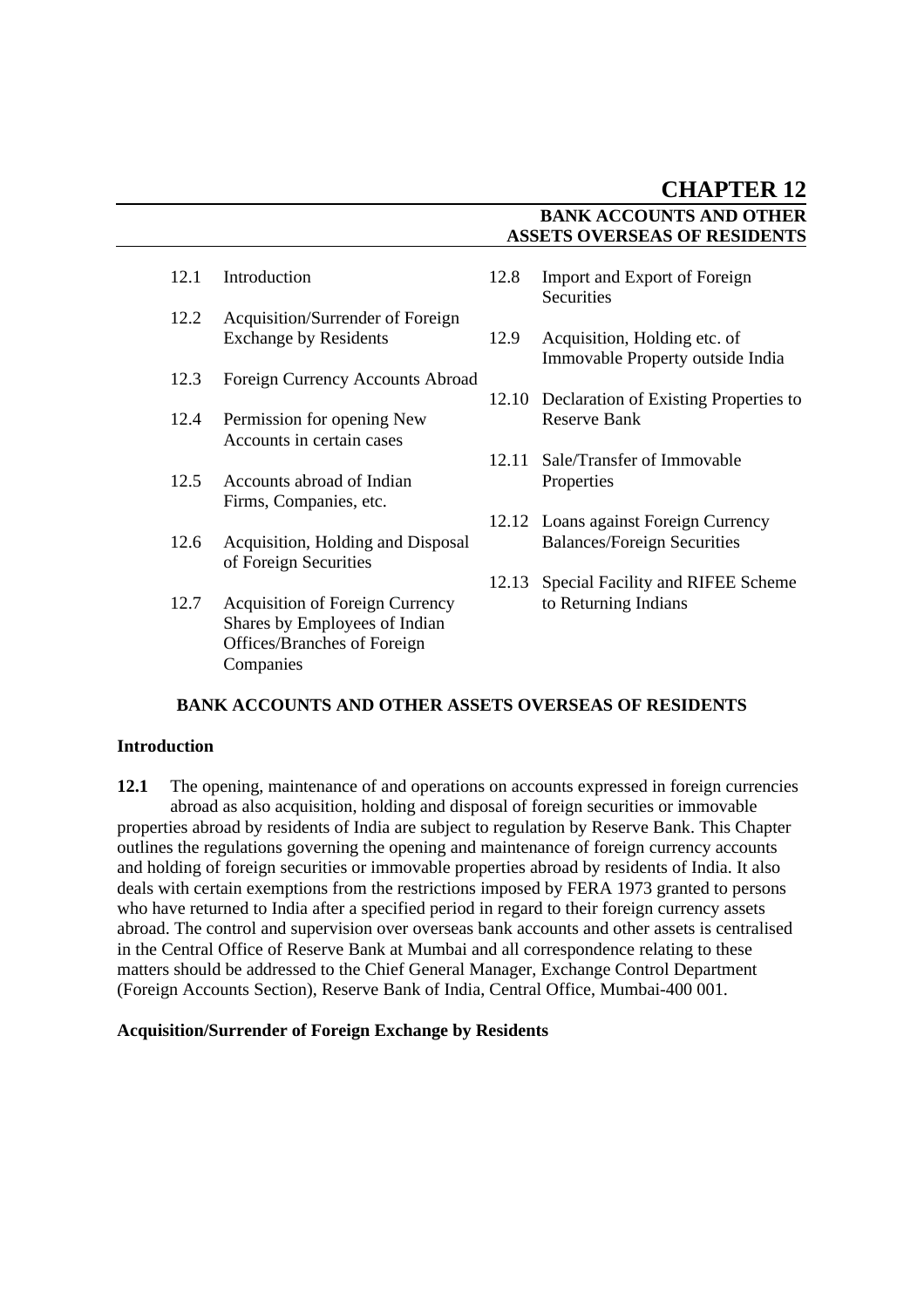**12.2** (i) Section 14 of FERA 1973 authorises the Central Government to order, by notification in the Official Gazette, persons in or resident in India to surrender foreign exchange owned or held by them to Reserve Bank or to such person as the Reserve Bank may authorise, at the prevailing rate of exchange. In terms of its Notification GSR 679E No. F.10/22/90/NRI Cell dated 17th July 1992, the Central Government has directed that every person in or resident in India, who owns or holds any foreign exchange expressed in any currency other than the currency of Nepal or Bhutan, should sell that foreign exchange to an authorised dealer within three months from the date of acquisition thereof, against payment in rupees at the current rate of exchange, **except** in the following cases -

- (a) Foreign exchange held by authorised dealers.
- (b) Foreign exchange acquired or held by persons for business or other purpose within the scope of authorisation granted by Reserve Bank.
- (c) Foreign exchange and any income thereon acquired by persons lawfully i.e. without contravention of the provisions of FERA 1973 while they were resident outside India for a continuous period of not less than one year.
- (d) Foreign exchange and any income thereon earned by persons through employment, business or vocation outside India taken up or commenced while they were resident outside India and such stay outside India was for a continuous period of not less than one year.
- (e) Foreign exchange acquired or received before 8th July 1947 and held outside India with the general or special permission of Reserve Bank.
- (f) Foreign exchange received by way of gift from persons referred to in items (c), (d) and (e) above and provided the resident donee is his relative i.e. husband, wife, brother or sister or any lineal ascendant or descendant of that individual and that tax, if any, payable thereon has been paid in India.
- (g) Foreign exchange received by way of inheritance from persons referred to in items (c), (d) and (e) above out of the funds covered by exemption and provided tax, if any, payable thereon has been paid in India.
- (h) Foreign exchange held in the form of foreign coins.
- (i) Foreign currency/ies held for numismatic purposes up to a total value of U.S.\$ 500.
- (j) Foreign currency/ies held for personal purposes upto a total value of U.S.\$ 2000 inclusive of foreign currency held for numismatic purpose or its equivalent.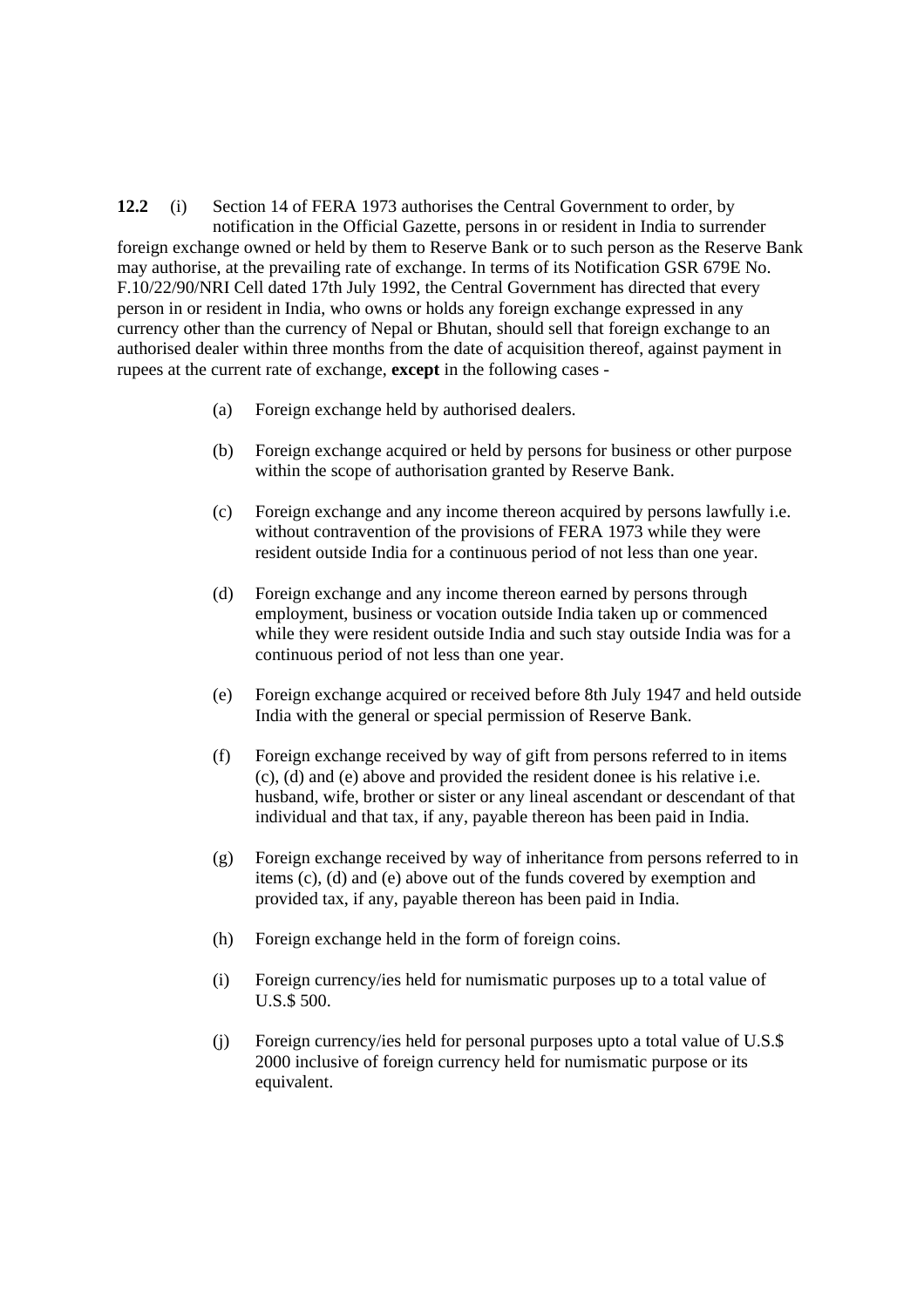(ii) By its Notifications No. FERA. 47/77-RB and No. FERA.48/77-RB both dated 24th November 1977 issued under Sections 8 and 9 of FERA 1973 respectively, Reserve Bank has made it obligatory for any person acquiring foreign exchange by way of income on assets held outside India, inheritance, settlement, gift (other than those covered by exemptions granted by Central Government as stated above) or remuneration for services or by way of payments made on behalf of persons resident outside India, to offer it for sale to an authorised dealer within seven days from the date of receipt if the foreign exchange is received in India. In all other cases, foreign exchange will have to be offered for sale to an authorised dealer within three months from the date of acquisition. If, however, in the meantime, such foreign exchange is brought or sent to India, it will have to be offered for sale within seven days from the date on which it is brought to or received in India.

NOTE: *In the case of residents who receive foreign exchange by way of gift or remuneration or payment for services rendered outside India during their temporary visits abroad, the obligation for repatriation and surrender of the foreign exchange to authorised dealers in India will arise in respect of unspent foreign exchange brought by them at the time of their return to India.*

### **Foreign Currency Accounts Abroad**

**12.3** Section 8(1) of FERA 1973, read with the 'Explanation' thereunder prohibits any person resident in India other than an authorised dealer from depositing money into a foreign currency account abroad without general or special permission of Reserve Bank. No person in or resident in India can, therefore, open an account expressed in foreign currency abroad without prior approval of Reserve Bank. Reserve Bank has, however, granted general permission to persons in or resident in India to maintain and operate on foreign currency accounts abroad in certain cases as explained below.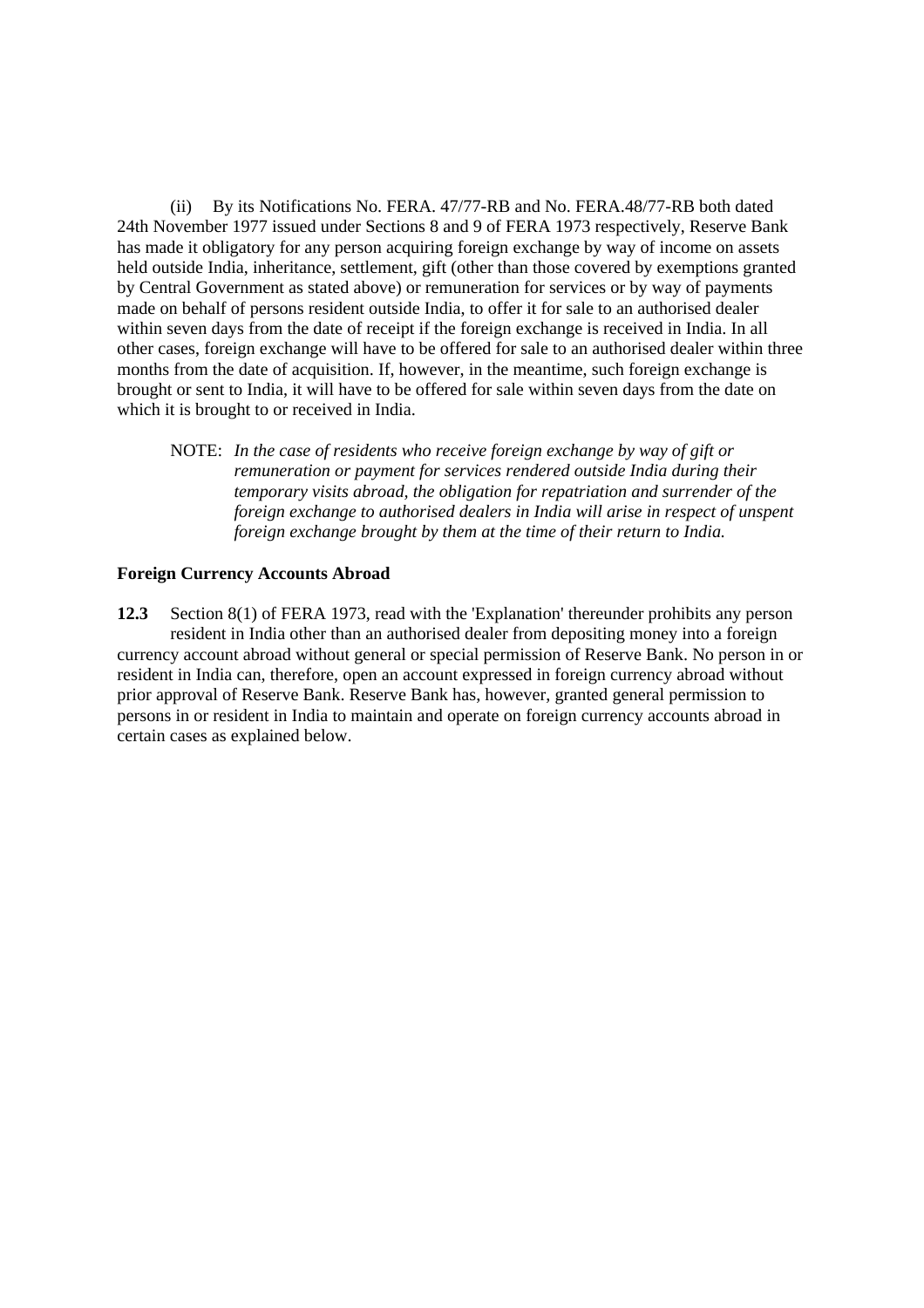#### **(A) Accounts of persons temporarily out of India**

Indian nationals who proceed abroad for purposes such as business, medical treatment, higher studies, training, etc. continue to be treated as residents in India even during their absence from India. In order to facilitate their opening foreign currency accounts and operating them during their stay abroad for purposes connected with their visits, Reserve Bank has granted general permission to such persons to open foreign currency accounts with banks abroad and operate them during their stay outside India, provided deposits into the accounts are made only out of (a) foreign exchange obtained from an authorised dealer or money-changer in India or (b) foreign exchange received outside India by way of scholarship or stipend, or by way of salary or payment for services not arising from any business in India or anything done while in India. The general permission ceases to be operative on the return of the account holder to India. The accounts opened in terms of the general permission should, therefore, be closed and balances transferred to India immediately on return to India.

*[cf. Reserve Bank Notifications No.FERA 47/77-RB dated 24th November 1977 and FERA 134/93-RB dated26th April 1993].*

**(B) (i) Accounts of persons coming or returning to India from abroad for employment, business, settlement, etc.**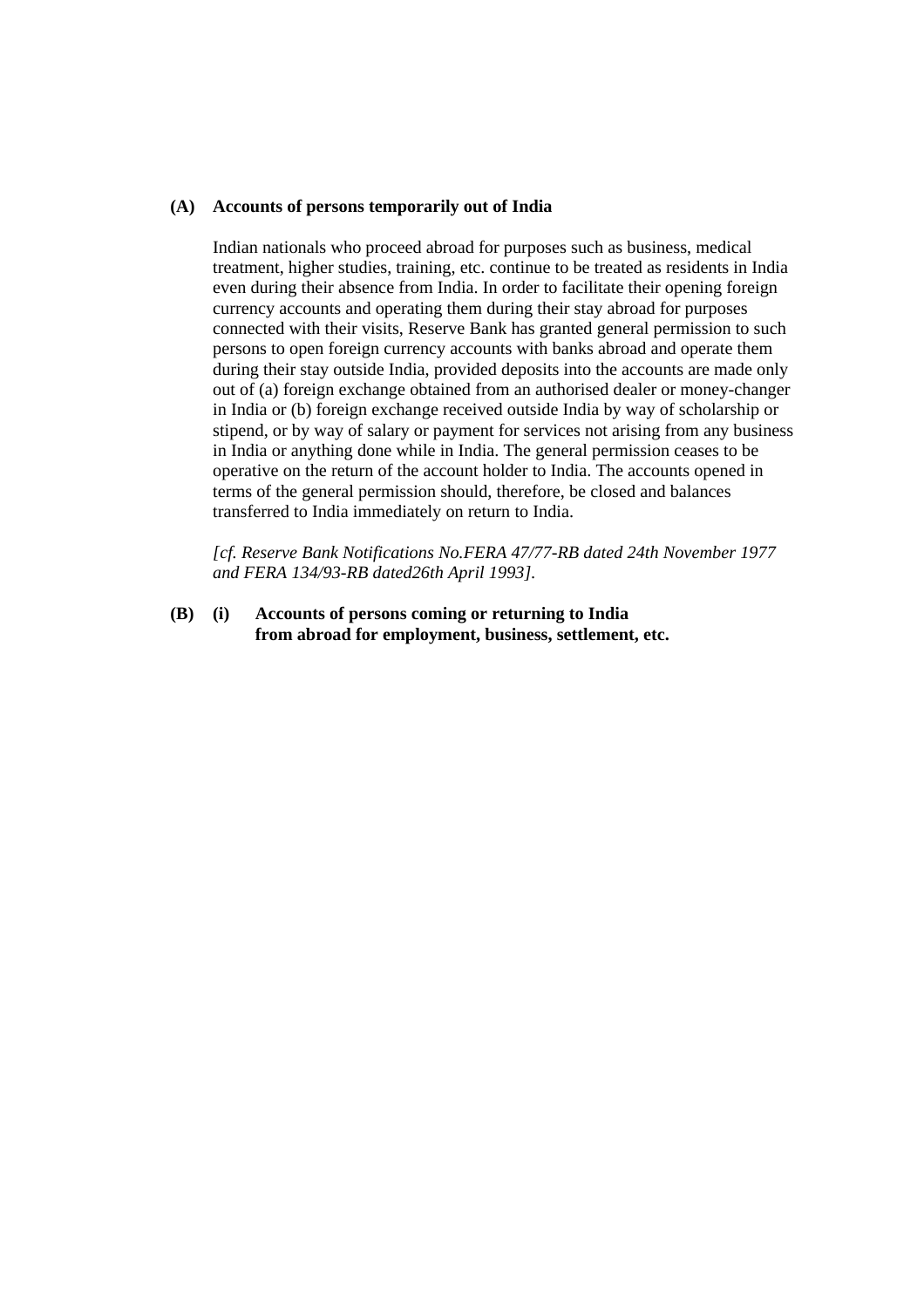Reserve Bank has granted general permission to persons who have come or returned to India after a minimum continuous stay of one year abroad as persons resident outside India (hereafter referred to as 'such persons') in regard to the maintenance of and operations on foreign currency accounts with banks abroad, provided the funds held in the bank accounts were acquired by such persons otherwise than in contravention of the provisions of FERA 1973, while they were resident outside India. The general permission also applies to all income i.e. interest, dividend, etc. earned on the foreign exchange assets i.e. bank deposits, investments in foreign currency shares or securities, or immovable properties situated outside India or investments in business etc. outside India, lawfully acquired by such persons while resident outside India as well as to sale proceeds of such investments (but received after their return to India). Pension received by such persons from erstwhile employment outside India is also covered by the general permission. In the case of persons who have not returned to India for good i.e. those who have retained their links abroad through employment, business or vocation outside India, taken up or commenced while they were resident outside India, the exemption applies to foreign currency continued to be acquired through such employment, business or vocation outside India even after their return to India. Balances held in overseas bank accounts by such persons at the time of their return to India are not required to be surrendered or declared to Reserve Bank. Fresh credits to such accounts should be out of foreign currency acquired for which exemption is available as indicated above.

### **(ii) Accounts of residents held since prior to 8th July 1947**

Residents maintaining foreign currency balances abroad which were acquired by them prior to 8th July 1947 were required to obtain permission of Reserve Bank for continuing to hold these balances abroad and submit annual returns of such foreign exchange held and repatriate to India the incomes earned on these balances. Such persons have now been granted general permission by Reserve Bank in regard to maintenance of and operations on their foreign currency accounts with banks abroad, provided they hold the necessary permission (or licence) issued by Reserve Bank. The general permission also applies to all interest incomes earned on the foreign currency balances. Such persons need not, therefore, submit annual returns in respect of the funds held in the accounts to Reserve Bank or repatriate the interest incomes earned on such accounts as stipulated in the respective permission/licence issued by Reserve Bank.

**(iii) Accounts abroad maintained out of funds received by way of gift or inheritance from funds held abroad by persons referred to in category (i) and (ii) above**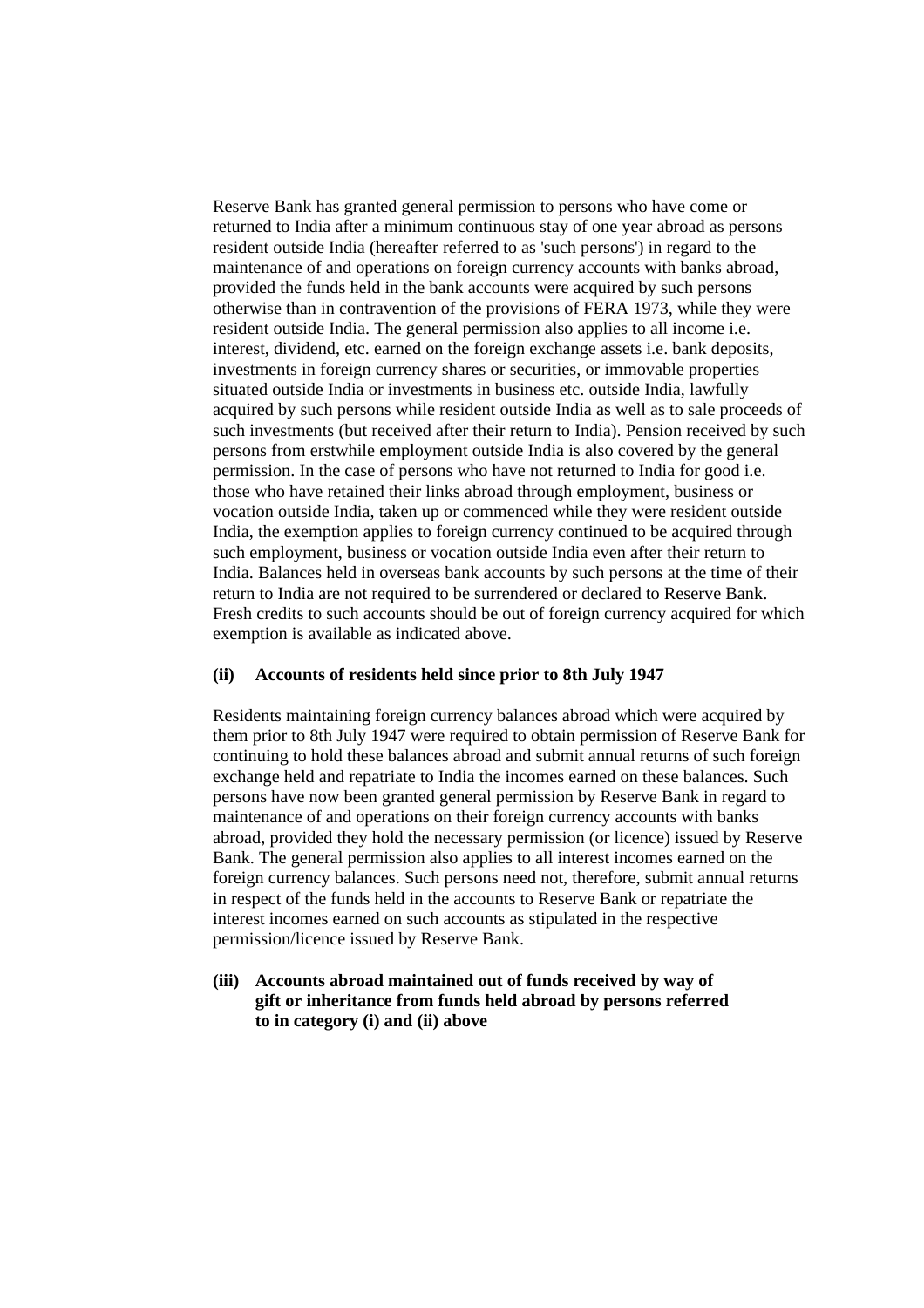Residents who may acquire foreign currency funds by way of gift or inheritance from the persons referred to in category (i) and (ii) above out of the funds covered by the exemption granted by Reserve Bank have also been granted general permission for maintenance of and operation on the foreign currency accounts with banks abroad, provided in the case of gift, the receipient donee is a relative i.e. husband, wife, brother, sister or any lineal ascendant or descendant of the donor and the tax payable thereon, if any, has been paid in India. As a result, such foreign currency funds received by residents or any incomes earned thereon subsequently would also be covered by the general permission and hence need not be declared to Reserve Bank.

*[cf. Reserve Bank Notification No.FERA.116/92-RB dated 7th 1992]*

### **(C) Payments out of foreign currency accounts**

Reserve Bank has granted general permission to persons in or resident in India for making any payments to persons resident outside India out of funds held in bank accounts covered by the exemptions referred to in (B) above. Hence, there will be no restrictions on the utilisation of the balances in the said accounts for any bona fide payments in foreign currency. This includes payments for making further investments in shares/securities or immovable properties etc. abroad provided the cost of such investments and/or any subsequent payments required therefor, are met exclusively out of the foreign currency funds held in accordance with the provisions in (B) above.

*[cf. Reserve Bank Notification No.FERA.117/92-RB dated 7th September 1992 issued under Section 9(1) of FERA 1973]*

### **Permission for opening New Accounts in certain cases**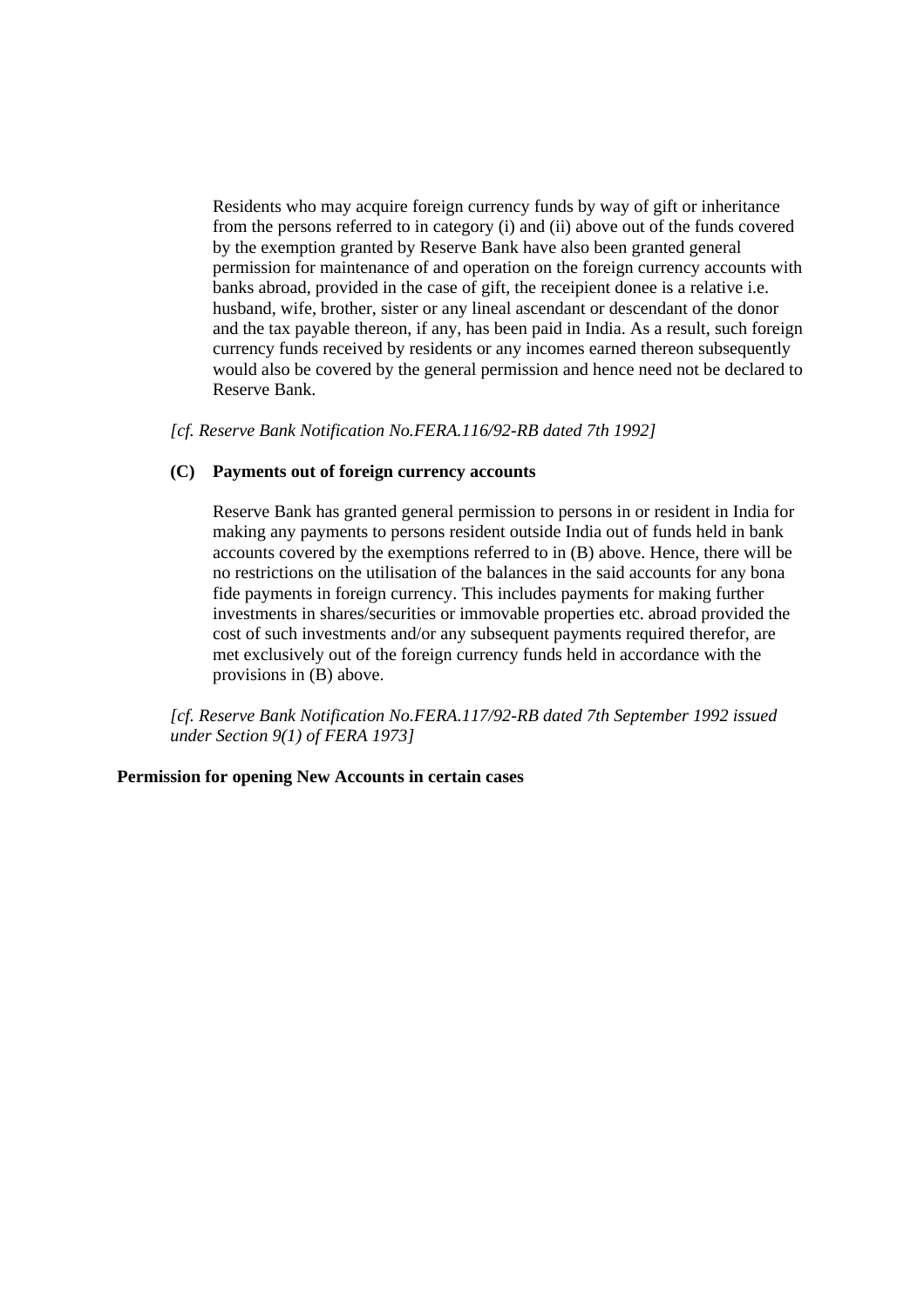**12.4** Persons of Indian nationality/origin returning to India for permanent settlement and satisfying the requirements laid down in category (i) of paragraph 12.3(B) would be eligible for continuing to maintain their existing foreign currency accounts with banks abroad or to open fresh accounts to deposit the eligible funds in such accounts. They can also retain eligible funds in Resident Foreign Currency(RFC)Accounts with an authorised dealer in India (see Part E of Chapter 14). However, persons who do not satisfy the conditions laid down in paragraph 12.3(B) e.g. persons returning to India after short assignments abroad of less than one year, should arrange to close their foreign currency accounts, if any, maintained by them during their stay abroad and transfer the balances therein to India within three months from the date of their arrival in the manner laid down in paragraph 12.2. Reserve Bank may agree, on application, in deserving cases to the retention of the foreign currency accounts abroad for a slightly longer period in order to facilitate settlement of outstanding dues, collection of income-tax refund, etc. subject to the balance being eventually repatriated to India. Applications for this purpose may be made in form FAD 1. They will also be permitted, on application, to keep funds in RFC accounts with an authorised dealer in India (See paragraph 14E.2).

#### **Accounts abroad of Indian Firms, Companies, etc.**

**12.5** (i) Indian shipping companies will be permitted, on application, to maintain foreign currency accounts with banks abroad for retaining foreign exchange earnings by way of freight collections etc. to meet their operating expenses in foreign ports on condition that they will maintain at all times balances not exceeding reasonable fund requirements to meet disbursements at foreign ports subject to such overall limit as may be stipulated by Reserve Bank from time to time as also for meeting expenditure such as  $P \& I$  Club fees, charter hire payments, ship repairs, dry docking, spares, etc. Any surplus funds should be repatriated to India without delay. Investment of foreign currency balances in any form including placement on call or term deposits with overseas banks is not permitted. Applications for permission to open and maintain foreign currency accounts abroad should be made to the concerned office of Reserve Bank in whose jurisdiction the shipping company is functioning.

(ii) Regulations governing opening of foreign currency accounts abroad by other Indian firms/companies for specific purposes such as for retention of foreign currency subscriptions or proceeds of foreign currency loans raised abroad for financing imports, etc. have been laid down in the respective chapters.

### **Acquisition, Holding and Disposal of Foreign Securities**

**12.6** (i) Under Section 19(1)(e) of FERA 1973, no person shall, except with the general or special permission of Reserve Bank, acquire, hold or dispose of any foreign security i.e. any security issued outside India or expressed to be payable in any currency other than Indian rupee or elsewhere than in India. By its Notification No. FERA.118/92-RB dated 7th September 1992, Reserve Bank has granted general permission to persons resident in India to acquire, hold or dispose of any foreign security in the following cases: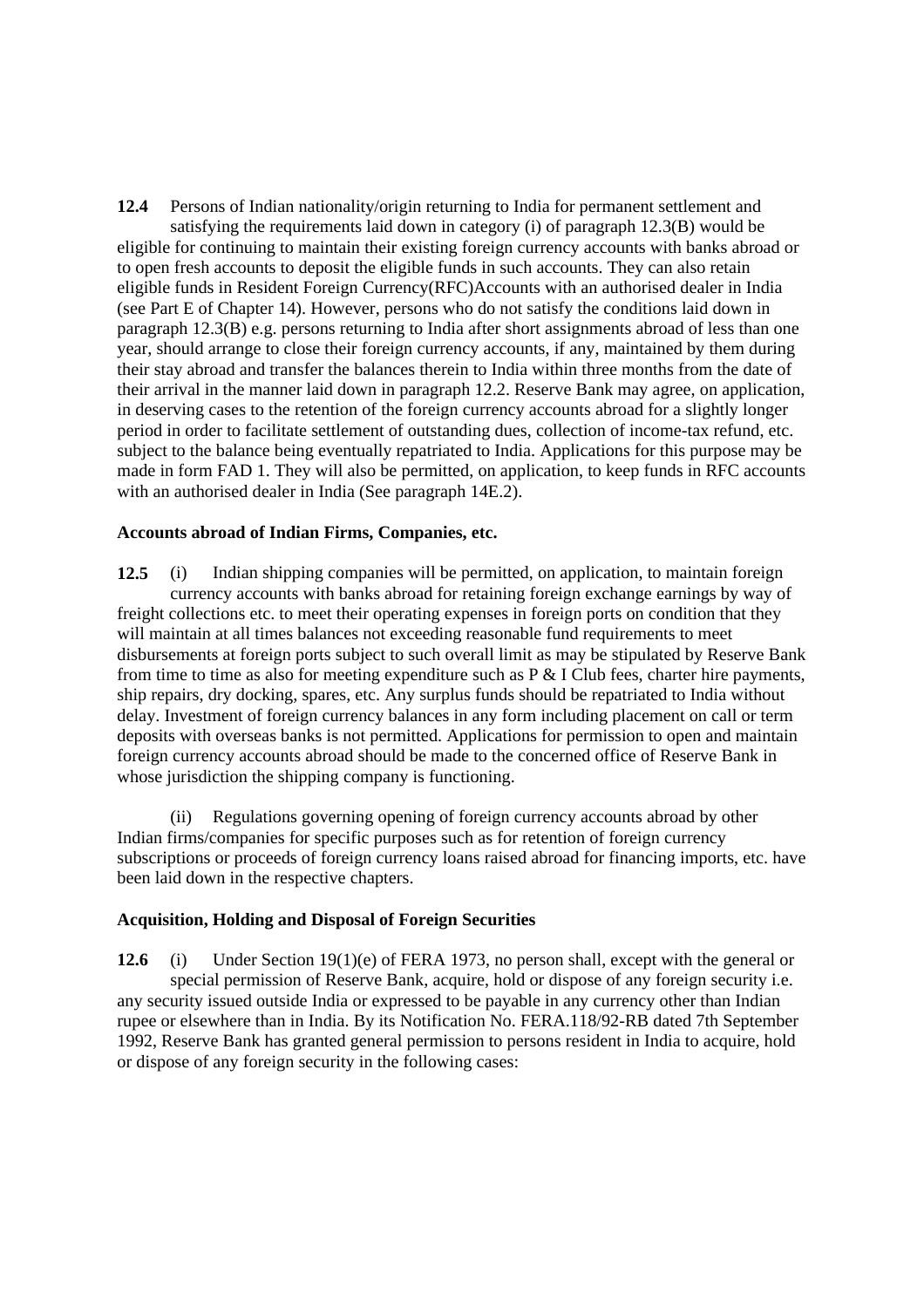- (A) Where it is obtained out of foreign exchange acquired by them (a) in a manner otherwise than in contravention of the provisions of FERA 1973 while they were resident outside India or (b) through employment, business or vocation outside India taken up or commenced while they were resident outside India and in either case, their stay outside India was for a continuous period of not less than one year.
- (B) Where it is held since prior to 8th July 1947 and for which the permission/licence of Reserve Bank was obtained.
- (C) Where it is acquired by way of gift or inheritance from persons referred to in category (A) and (B) above and covered by the exemption granted by Reserve Bank, provided in the case of gift, the recipient donee is a relative i.e. husband, wife, brother, sister or any lineal ascendant or descendant of the donor and the tax payable thereon, if any, has been paid in India.

The general permission also applies to acquisition of fresh securities out of the foreign exchange held by residents in terms of general exemption granted by Reserve Bank, vide paragraph 12.3(B) above.

(ii) Persons satisfying the conditions for the general permission referred to in subparagraph (i) above can credit the income or sale/maturity proceeds of such securities to their foreign currency accounts abroad and in the case of persons referred to in category (A) of subparagraph (i) above, the income or sale/maturity proceeds of securities can also be credited to their RFC accounts with an authorised dealer in India (see paragraph 14E.4).

(iii) Persons resident in India who are not covered by the general permission referred to in sub-paragraph (i) above and holding or becoming owners of foreign securities should make an application to Reserve Bank for permission to hold foreign securities, in form FAD 1.

(iv) Persons resident in India who are not covered by the general permission referred to in sub-paragraph (i) above and holding foreign securities with the permission of Reserve Bank will be allowed to remit up to US  $$ 10,000$  in a block of 5 years towards acquisition of rights shares of foreign companies if the dividends received by them are not sufficient to cover the cost of rights issues. The applicants should approach Reserve Bank for necessary permission with relevant documents.

**Acquisition of Foreign Currency Shares by Employees of Indian Offices/Branches/Subsidiaries/Joint Ventures in India of Foreign Companies**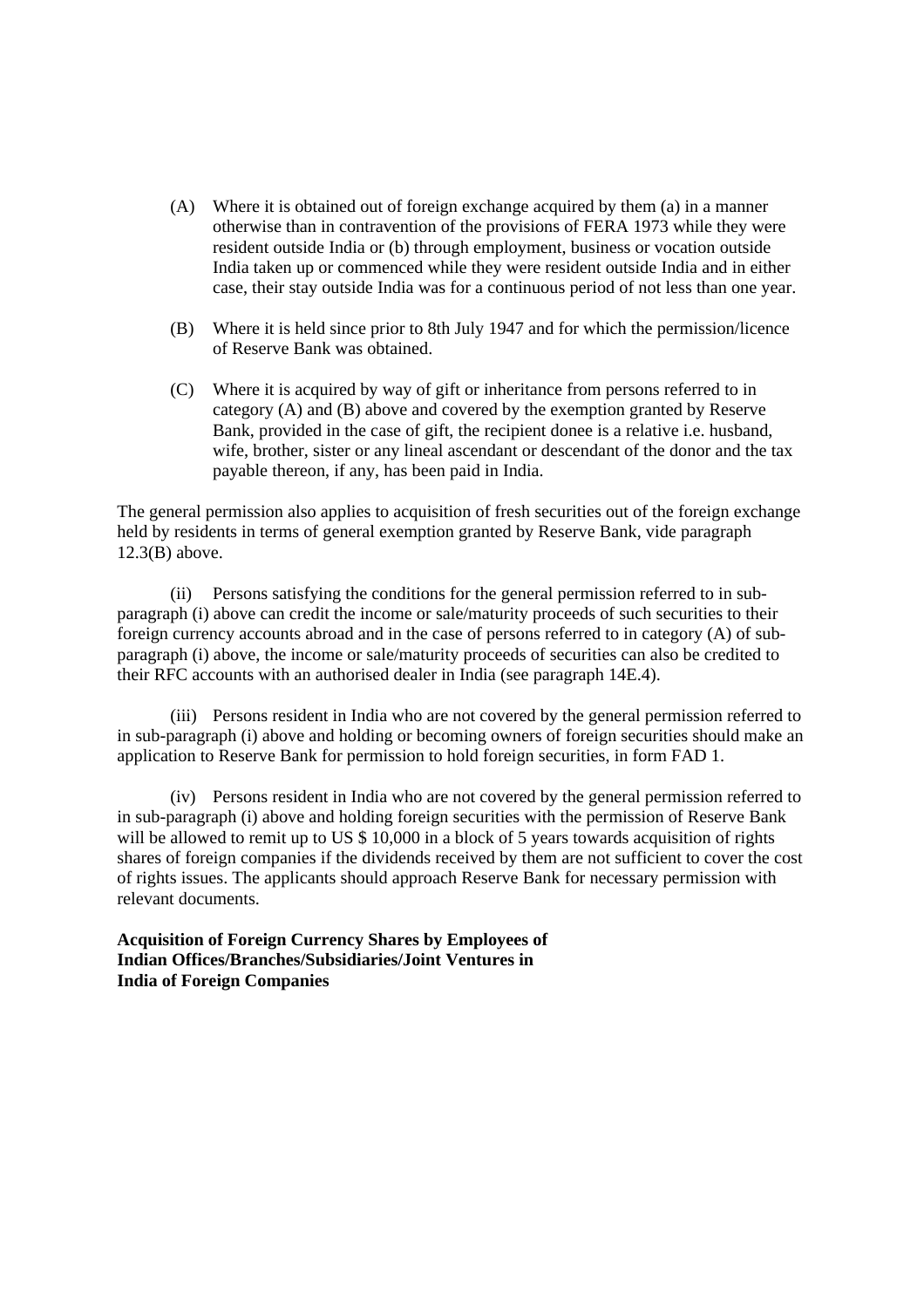**12.7** Persons who are permanently resident in India are not normally allowed to make remittances from India to foreign countries for acquisition of foreign securities. However, Reserve Bank may consider applications from employees of Indian offices/branches of foreign companies as also joint ventures/subsidiaries in India in which foreign equity holding is 51 per cent and above for remittance towards acquisition of foreign currency equity shares of the foreign companies offered at concessive rates below the market price, provided the remittances do not exceed U.S.\$ 10,000/- or its equivalent per employee, in a block of five years including acquisition of shares on rights basis, if any. The application for this purpose may be made to the Reserve Bank with relevant details such as, total number and face value of foreign currency shares to be allotted and the concessive rate offered for the shares vis-a-vis the prevailing market price, together with certified copies of the foreign company's latest audited balance sheet and resolution passed by its Board of Directors or any other document/s in support of the offer of shares to at concessive rate. Furthermore, acquisition of shares of the foreign company by the employees of their Indian branches/offices/wholly-owned subsidiaries in lieu of bonus payment will be allowed without any ceiling. For this purpose, the applicants should approach Reserve Bank for necessary permission with relevant documents.

### **Import and Export of Foreign Securities**

**12.8** There are no restrictions on import into India of any security, whether Indian or foreign. Reserve Bank's permission is, however, required for taking or sending any security to any place outside India in terms of Section 19(1)(a) of FERA 1973. Persons in India who are holders of foreign securities and wish to send the securities to banks or agents abroad for purposes of sale, transfer, etc., should therefore apply to Reserve Bank through an authorised dealer for the necessary export permit. Permission for export of foreign securities will be granted, provided the authorised dealer gives an undertaking in the case of sale that the foreign currency proceeds of the securities sold will be repatriated to India and in the case of transfer that the securities after transfer will be received back in India within a reasonable period. These restrictions however do not apply to persons holding securities covered under the general permission referred to in paragraph 12.6(i).

## **Acquisition, Holding etc. of Immovable Property outside India**

**12.9** (i) In terms of Section 25 of FERA 1973, Indian nationals resident in India and firms/companies registered/incorporated in India are required to obtain permission of Reserve Bank to acquire, hold, transfer or dispose of by sale, mortgage, lease, gift, settlement or otherwise, any immovable property situate outside India.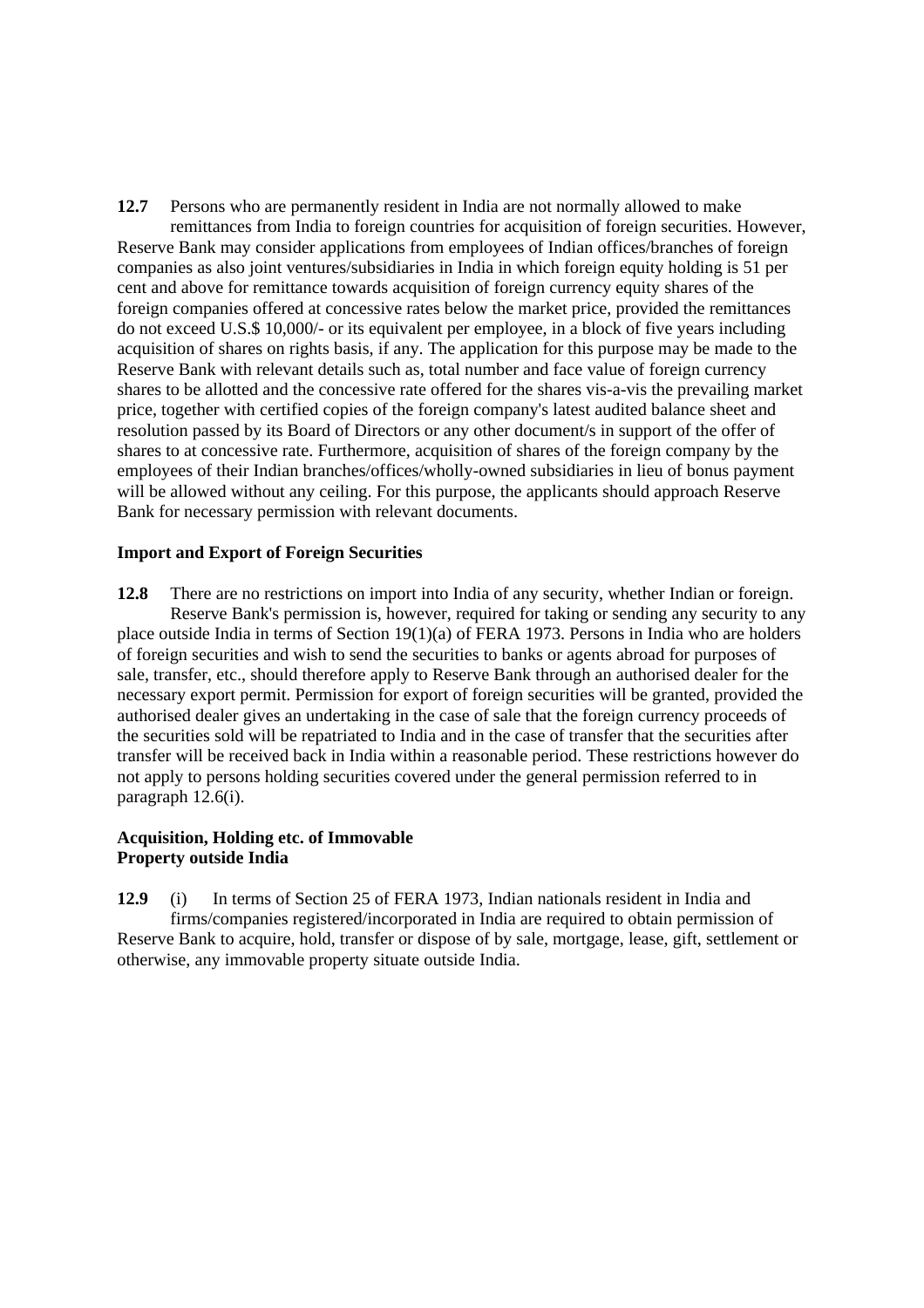# NOTES:A. *These restrictions do not apply to immovable property taken or given on lease for a period not exceeding five years.*

B. *These regulations will be applicable to acquisition, holding etc. of immovable property in Nepal by Indian nationals resident in India and firms/companies registered/incorporated in India even though the transactions may be settled in Indian rupees.*

(ii) By its Notification No. FERA.120/92-RB dated 7th September 1992 issued under Section 25 of FERA 1973, Reserve Bank has granted general permission to Indian nationals to acquire/hold immovable property outside India to the following categories of persons-

- (A) Persons returning to India after a minimum continuous stay of one year abroad as persons resident outside India, provided the property has been purchased out of foreign exchange lawfully acquired by them while resident outside India or earned through employment, business or vocation taken up or commenced while resident outside India.
- (B) Persons holding the property since prior to 8th July 1947 and for which permission/ licence of Reserve Bank was obtained.
- (C) Persons acquiring the property by way of gift or inheritance from persons referred to in category (A) or (B) above and covered by the exemption granted by Reserve Bank, provided in the case of gift, the recipient donee is relative i.e. husband, wife, brother, sister or any lineal ascedant or descendant of the donor and the tax payable thereon, if any, has been paid in India.

The general permission also applies to fresh acquisition (which includes holding/disposal) of properties out of foreign exchange held by such persons in terms of general permission granted by Reserve Bank, vide paragraph 12.3(B). Income on such properties can also be credited to their foreign currency accounts abroad. In the case of persons referred to in category (A) above, the income can also be credited to their RFC accounts maintained with an authorised dealer in India (see paragraph 14E.7).

(iii) Indian nationals resident in India who are not eligible for the general permission and holding or becoming owners of immovable properties abroad should apply to Reserve Bank in form FAD 1 for permission to hold immovable properties outside India acquired by them.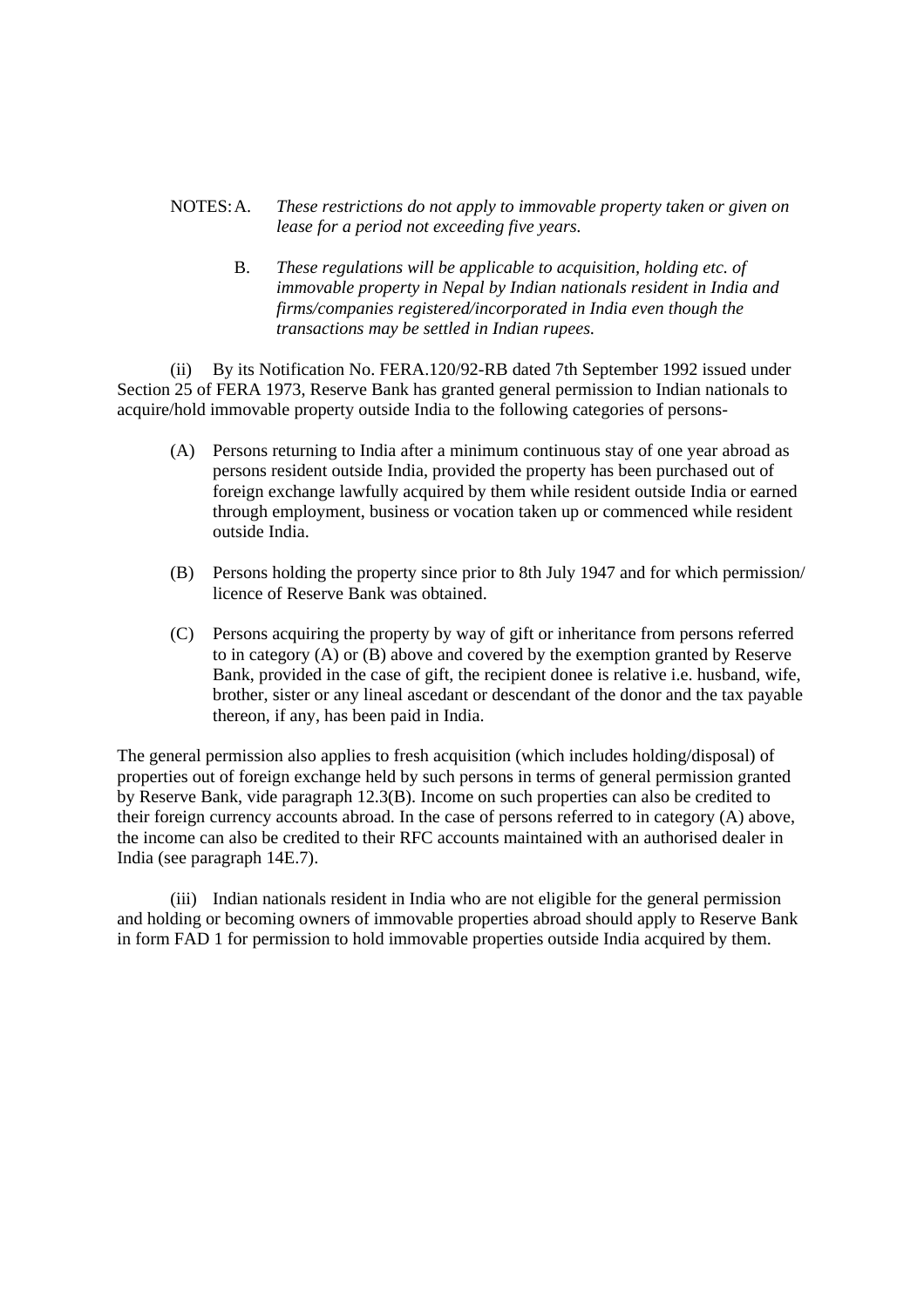NOTE: *It may be necessary for firms/companies registered in India desiring to establish offices abroad to acquire or take on long lease, immovable properties outside India. In cases where applications for establishing offices abroad are approved, permission for acquiring immovable properties required for establishing the offices will be considered.*

## **Declaration of Existing Properties to Reserve Bank**

**12.10** Persons and firms/companies referred to in paragraph 12.9 holding immovable properties outside India as on 1st January 1974 were required to declare to Reserve Bank full particulars of the properties held by them. Permission in the form of holding licences has been granted to those who had declared their properties to Reserve Bank.

## **Sale/Transfer of Immovable Properties**

**12.11** Reserve Bank will permit, on application, any person/firm/company holding immovable property abroad to sell it, provided Reserve Bank is satisfied that the property is being sold at the best possible price and the seller has undertaken to repatriate sale proceeds to India through an authorised dealer. Reinvestment abroad of sale proceeds of a property will not be permitted. Sale of immovable property held abroad to another resident in India is also not permitted. Transfer of property by gift, settlement, lease (for a period exceeding five years), etc. in favour of any person will require prior permission of Reserve Bank [Also see paragraph 12.9(ii) in regard to sale/transfer of properties held abroad by persons eligible for general exemption].

### **Loans against Foreign Currency Balances/Foreign Securities**

**12.12** Authorised dealers should obtain prior approval of Reserve Bank for granting loans and overdrafts whether in India or abroad, to residents against foreign currency balances or foreign securities held by them.

### **Special Facility and RIFEE Scheme to Returning Indians**